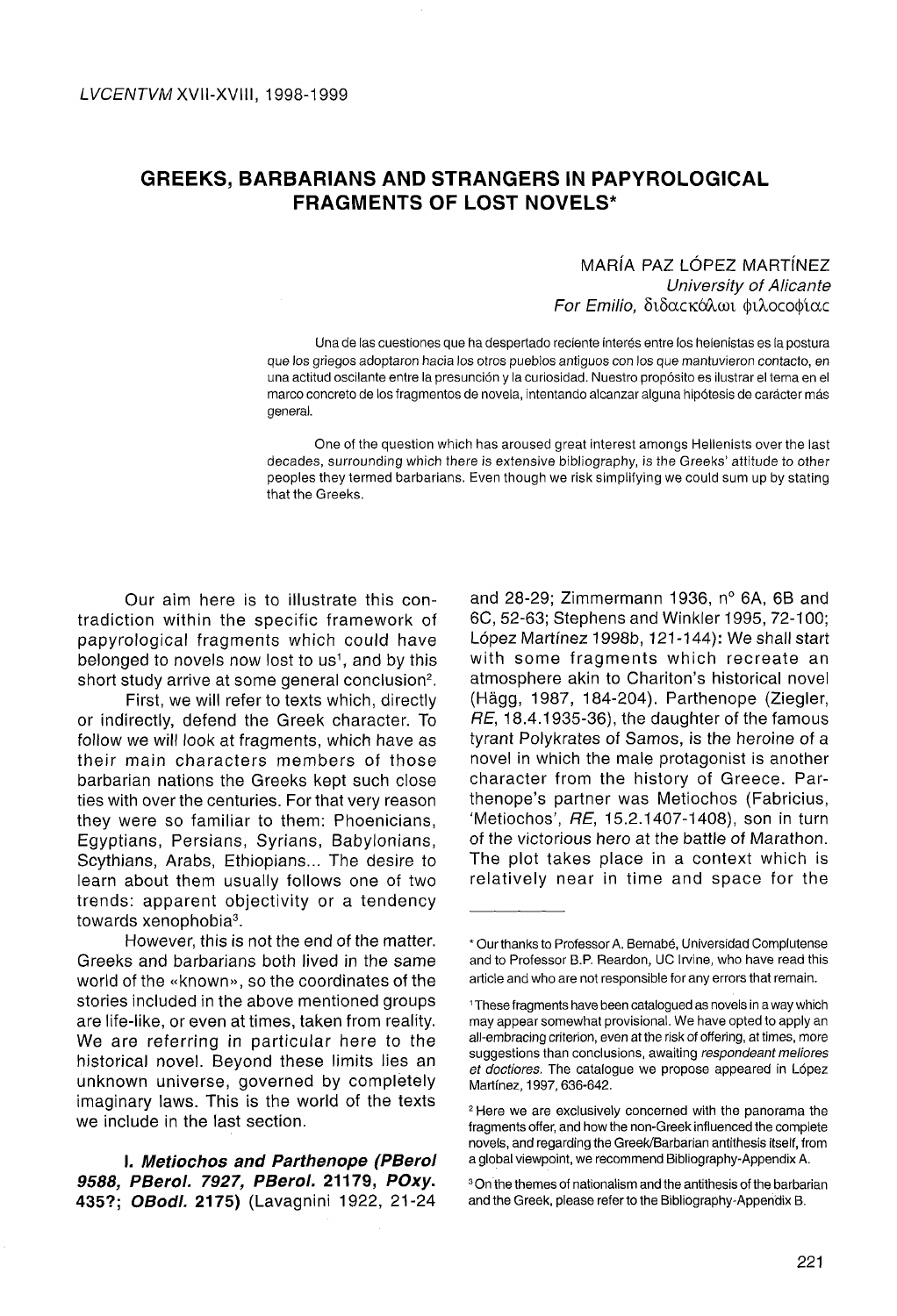intended reader (Herodotus 3.124; 3.140-51; 6.39-4I). The type of episode narrated in the novel threw a rosy light on the role of the Greeks in history. However, we cannot presume that the same applies to the other peoples who supposedly took part in the events, for it is a well-known historical fact that Polykrates of Samos was executed by the Persian satrap Oroetes, and, according to a very plausible reconstruction of the story (Hágg, 1984, 61 -92), young Parthenope was abducted by the king of Persia and was thus the victim of another vile act.

**PHarris 173** (López Martfnez 1998b, 337- 340): The classification as novel of this papyrus can not be ensured due to its poor condition. The little left to us would lead us to believe it to be linked to the work of Pseudo-Callisthenes, as in the first chapter of this fictional biography we are told that Alexander is educated by Greek teachers. Terms such as πρός παίδευςιν, τον ελληνιςμόν and έλλην γενόμενος seem to refer to the peculiarities of the Greek character.

**II. Kalligone(PSI981; POxy. ined. 112/ 130** a<sup>4</sup> ) (Zimmermann 1936, N° 4, 46-50; Stephens and Winkler 1995, 267-276; López Martínez 1998b, 145-155): At other times we clearly see evidence of Greek chauvinism in the papyri. Kalligone's name which speaks for itself and her strong personality lead us to assume that she must have been the heroine of the lost novel which the fragment bearing the same name probably belonged to. We have tried to reconstruct the storyline of the novel by comparing it to one of Lucian's works entitled Toxaris. Judging from this, Kalligone was abducted by the Scythians and in a fit of rage she gives a speech in favour of her Greek identity. The character is in many ways similar to that of Eurípides' Medea: both prove to have a very strong personality. There is even a suggestion that they are slightly mentally unbalanced. It turns out that they are also both foreigners, although paradoxically they are in opposite situations. Medea is a barbarían in Hellenic territory and Kalligone is a Greek in foreign lands.

**POxy. 417** (Stephens and Winkler 1995, 438-443; López Martínez 1998b, 322-328): The Scythians could also be the ones who are responsable for the kidnapping of the small son of a woman called Theano, who asks the Gods to help her find his whereabouts.

**PSI 726** (Lavagnini, 1922,29-30, Zimmermann, 1936, n° 9, 78-84; Stephens and Winkler

1995, 277-288; López Martínez 1998b, 296- 306): In the papyrus entitled Antheia there is a possible reference to the Taurians<sup>5</sup>. These people were the former inhabitants of the Crímean península. They were pírates in the Black Sea and became allies of the Scythian king at the end of the Xlth century B.C.

**PS/151 and PMil Vogl. 260** (Lavagnini, 1922, 32-33; Zimmermann, 1936, n° 5, 50-52; Stephens and Winkler 1995, 391-399; López Martínez 1998b, 329-336): Apollonius is the protagonist of some fragments in which the presence of satraps and magnates gathered together at a banquet held by the king filis the scene with the atmosphere of the Orient. Some scholars believe this to be the original from which the Latin novel Historia Apollonii Regis Tyrilater derived. Possibly the oftquoted foreign adulteress also figured here (Chiarini, 1983, 267-292).

**PBerol. inv. 11517** (Stephens and Winkler 1995, 375-388; López Martínez 1998b, 266-275): Alongside all these fragments and their propaganda, one text stands out. We cannot fully ensure that it is a member of the genre, although this would seem quite probable. The plot refers directly to the sacred in Greek civilization, the sanctuary at Delphi and the Pythia's oracle. To be highlighted is the fact that there is fierce criticism here of a cultural symbol so close to the heart of the Greeks that not even such a fine mind as Socrates himself was capable of ever questioning its existence. The criticism is charged with fine rationalist spirit. In the scene we see the priest of Delphi begging a bloodthirsty individual called Daulis for mercy. This character can be seen to be the leader of a foreign army, according to the first editor's conjecture, or else he could be the head of a paramilitary group of villains like the one described in Phoinikika by Lollianus (v. infra). Daulis fires his accusations of mercenary behaviour in an expressive speech which is striking for how modern his line of argument sounds. He also dares to boast about his cruelty to the cowering prophef whom he is threatening to kill. The prophet implores his executioner not to commit the sacrilege of spilling his blood on

<sup>4</sup> Ourthanks to Professor Parsons, Ashmolean Museum, Oxford for having pointed out the existence of an unpublished papyrus, which would correspond to the same novel, POxy. ined. 112/130 (a).

<sup>&</sup>lt;sup>5</sup> Line 2 of column III. <sup>\*</sup> Apteut in line 7 of this same column could back up this theory. Refer to Iphigenia Among the Taurians, by Eurípides on this question.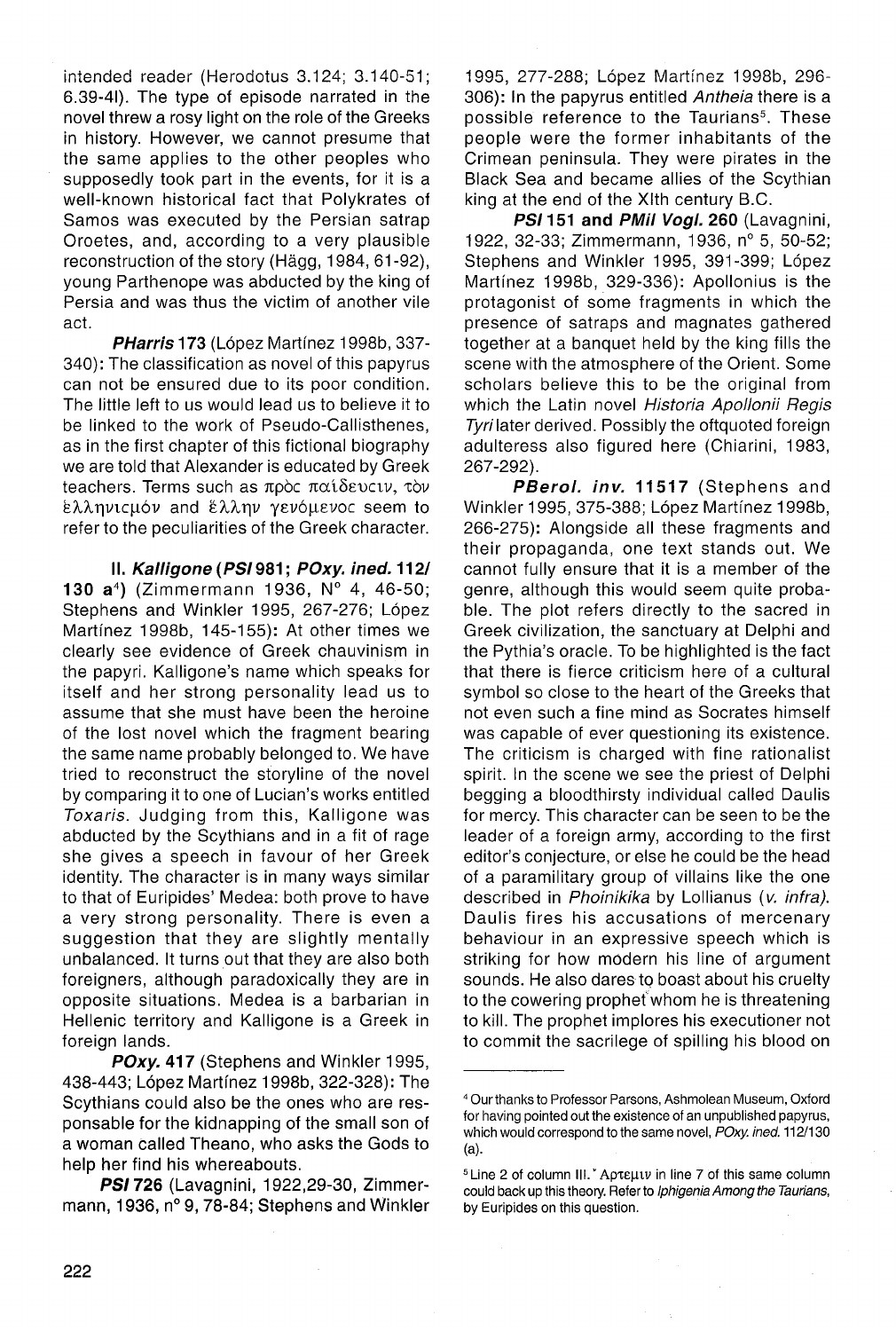the god's altar. The sacrilegious nature of Daulis' character would be easier to justify if we could maintain that he is a foreigner who gets his just deserts for his impious behaviour. The name Daulis provides us with no information in this respect.

**III.** The next group to be discussed shows evidence of a great step forward as it includes several texts which grant the barbarians leading roles. In these fragments, the barbarians clearly play an important role right from the start. We are referring of course to figures like that of the Syrian king Ninus or the Egyptian leader Sesonchosis. Nevertheless, on studying these texts, we have to take into account another important factor: the heroes of these works may very possibly have actually existed. This fact makes them worthy of belonging to the subgenus, the historical novel, as was the case with Chariton's work or the fragments of Metiochos and Parthenope. However, if you compare how recent Chaireas and Kallirhoe or Metiochos and Parthenope are to the date their respective novels were written the barbarían protagonists are separated from their readers by a gaping abyss of time. This distance could be due to the fact that the main attraction these characters held in the story lies in their being leaders of great empires; an attraction no longer so strong at later dates<sup>6</sup>.

**Ninus Romance (PBerol 6926, PGen. inv 85, PS/1305, OEdfou 306?)** (Lavagnini, 1922,1- 15; Zimmermann 1936, n° 1, 13-35; Kussl 1991, 13-101; Stephens and Winkler 1995,23-71; López Martínez 1998b, 37-80): The vision of the historical past in the Ninus Romance gives the impression that it is objective. The figure of Ninus is well known in Greek tradition. He was the mythical founder of the city of Nineveh and the inventor of military skills. For the first time he got together great armies<sup>7</sup>.

Although the papyri have not passed down to us any special mention of the name of the heroine of the novel, we suppose that it was the Syrian queen, Sammu-ramat, who was of Babylonian origin and married to Shamshi-adad V -823-811 B.C-. This Assyrian king died when his son Adad-nirari III -810-783- was still a minor, for which reason Sammuramat took charge of the regency. Diodorus Siculus tells us that Semiramis was the illegitimate daughter of the Syrian goddess Derketo. She came to the aid of her husband Onnes, the king's adviser, at the expedition against Baktra, which is precisely where king Ninus met her (Diodorus Siculus 2.1-20).

The characters are portrayed in a domestic setting in one of the fragments. They are made

to appear young, tender and loving in a way which appealed to people's taste during the Hellenistic and Imperial Ages, but this is far from the image reflected by other sources (Plutarchus, Erotikos 753 d-e. Others Greek sources: Herodotus, 1.184, 3.155; Hesychius, s.v.; Lucianus, De Syria dea D. 14 and Aelianus, Varia historia 7.1). The protagonists are two adolescents in love who follow the social conventions dictated by a cultural koinh/ which goes far beyond linguistic concerns. The young man is a soldier both brave and skilled at speech-making, whilst Semiramis is a young maiden as shy as she is chaste.

**Sesonchosis' Romance (POxy. 1826, POxy. 2466, POxy. 3319)** (Zimmermann 1936, 36-40, n° 2; Stephens and Winkler 1995, 246- 266; López Martínez 1998b, 357-375): The same apparently objective picture is given of Senwosret I, the Egyptian pharaoh who lived around 1918 B.C. and inspired Sesonchosis' Romance. During his father's lifetime he was appointed co-ruler. He later reigned alone without too much going amiss. We know that during the Middle Empire literary texts were written in which reference is made to the role of Senwosret I and his father in the political events of that period. The latter are given a ficticious explanation.

Most Greek sources (Herodotus 2.102-111; Diodorus Siculus 1.53-58; Pseudo-Callisthenes 1.33.6; 3.17.17; 3.24.2; 3.34.4; Apollonius Rhodius 4.272. Kees, 'Sesonchosis' and 'Sesostris', RE, 2.A.2, 1855-1861 and 1861- 1876) portray Sesonchosis as a great conqueror and statesman comparable to Alexander, but there already existed a literary tradition in Egypt which told of the exploits of this figure. Therefore

<sup>&</sup>lt;sup>6</sup> The carliest possible date put forward for the writing of these novels -Novel of Ninus and Metiochos and Parthenope is the first century B.C. The historical characters Callirhoe or Parthenope, are from around the years 413-411 B.C. and 522 B.C, respectively. By comparison the real referents Ninus or Sesonchosis date from 1244-1208 B.C. -Ninus- and 1918-1875 B.C. -Sesonchosis-. Cf. Dihle, 1978,47-55. A recent panoramic view of the development of the genre can be read in: Ruiz Montero, "The Rise of the Greek Novel" in Schmeling 1996, 29-85.

<sup>&</sup>lt;sup>7</sup>We are studying the possibility that this legendary figure could have been inspired by the Assyrian king Tukulti-ninurta I who reigned from 1244 to 1208 and was, like the legendary Ninus, founder of a new capital: Kal Tukulti-ninurta. A poem was composed in his honour which is the only epic story which has come down to us from this ancient people. It tells of the war between Tukulti-ninurta and Kasthiliash IV of Babylon (1242- 1235).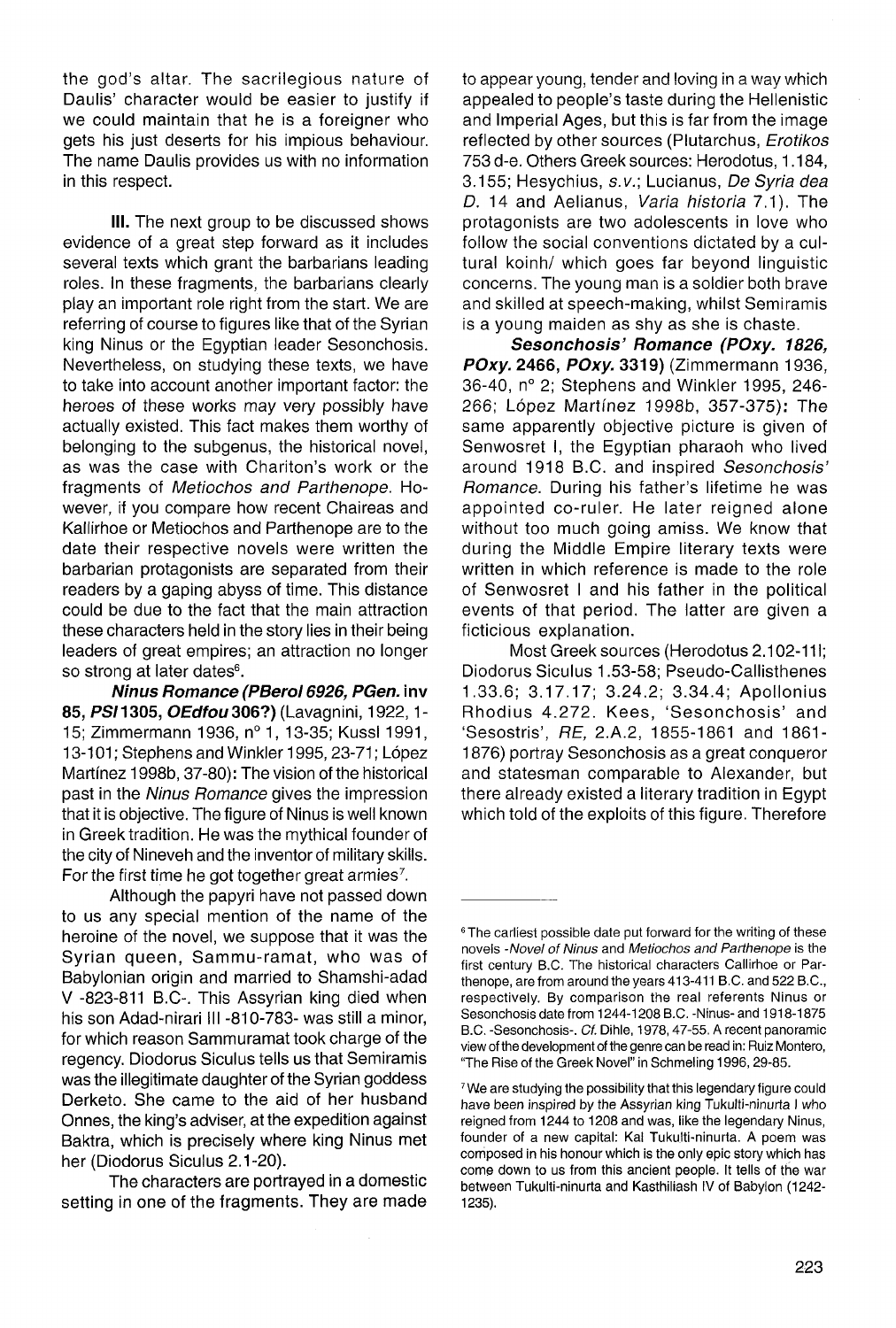we can say that Sesonchosis was probably the protagonist of a legend from time immemorial. In time, Senwosret I was also said to have taken part in events which did not take place until later during the reign of Senwosret III, and some people believe that the saga of Sesonchosis as conqueror of the world (which we find in Herodotus) dates from this period (West, 1980, 11-12).

The novel probably told the story of how great pains were taken to educate Sesonchosis very well. Naturally, the study of military strategy was not overlooked. Sesonchosis' response to the Arabs' attack on Egyptian territory was to invade Arabia, and its king Webelis was brought down in status to vassal king. Sesonchosis probably showed himself to be magnanimous and kind-hearted by getting engaged to the daughter of Webelis. Thus the novel was guaranteed to have the couple's triumphal return to Egypt and a happy ending.

Indeed, we know from what Diodorus tells us that an Egyptian campaign against the Arabs did take place. It was in his father's lifetime when Sesonchosis was still a boy. However, as far as the name Webelis is concerned, the only thing we can say is that two Arabian kings are known called Wahbil. They lived at a much later date than the real Sesonchosis, in the years 310-290 B.C. and 180-160 BC. respectively. But nothing is known of any invasion of Egypt by the Arabs, either in general or specifically by a certain Webelis. Perhaps Egyptian national sentiment invented the prior provocation to justify their attack.

**POxy. 3011**(López Martínez 1998b, 341-346); There is little evidence to back the hypothesis of the existence of a historical novel centred on the figure of Amenhotep III, the Egyptian pharaoh who reigned pacifically and prosperously around 1390-1353 B.C. Patron of gigantic buildings, he is known in Greek sources (Manetho Hist. FGrH 609 F 2; Pietschmann, 'Amenophis', RE, 1.2, 1824-1825) as Amenophis and Greek mythology identifies him with the famous Memnon. This ruler reigned over the Ethiopians and died in the Trojan war. One of the places he may be from is Thebes. Of the famous statues Amenhotep III erected one was called the Colossus of Memnon in his honour. The papyrus in question describes a road which probably led to Memphis and then the narrator asks someone he calis "brother" to behave like a man, and he carries him across the sea. The reading of  $'$  Auev $\hat{\omega}$  automobilient very clear (lines 21-22).

Although the work of lamblichos has not come down to us in any papyrus, we believe it worthy of note that in the novel Babyloniaka (Habrich, 1960; Henry, 34-48 and Stephens and Winkler 1995, 179-245) the story takes place along the royal Persian road, as indicated by the title itself. The road follows the course of the river Euphrates where all kinds of dangers lie in wait in an atmosphere of uncertainty and confusión.

**Phoinikika, Lollianus: PColon. inv. 3328, POxy. 1368** (Lavagnini 1922, 33; Stephens and Winkler 1995, 314-357; López Martínez 1998b, 163-208): The very subscriptio (fragment A2 verso) preserved in the papyrus of Lollianus's work guarantees the Phoenicians an important role<sup>8</sup>. With this work we have to start a new chapter in our study. The author of Phoinikika crudely reflects the Greek's xenophobic tendencies<sup>9</sup>. For them anyone not Greek automatically personifies uncertainty and insecurity. We can assume what kind of héroes the novel had by looking at how they spent their time: deflowering, human sacrifice, orgies, masquerade, .... As the late Professor Winkler remarks in his study, such cruel pastimes are from the average Greek's point of view inconceivable for any civilized people like his own. Once again a real precedent could have served as the model for these savage criminals. Around the year 172 B.C. a group or shepherds, known as βουκόλοι (Achilles Tatius 3.15; Cassius Dio 71.4; Sethe, 'Boukó $\lambda$ ou 1', RE, 3.1, 1013)<sup>10</sup>, who lived in the Eastern part of the Nile Delta, led an uprising of which several Greek sources give an account. These gangs of conspirators, prompted more by antisocial feelings than by religious conviction, also inspired other Greek and Latin novelists (Apuleius' Metamorphoses, 4.22; Pseudo-Lucianus,"Ovoc 19).

**PTurner 8** (Kussl 1991, 171-1172; Stephens and Winkler 1995, 400-408; López Martínez 1998b, 254-265)<sup>11</sup>: Another papyrus

<sup>&</sup>lt;sup>8</sup>On the question of the mention of the Orient in the novels: Treu (1984,457) and Holzberg (1986, 46 and 103).

<sup>&</sup>lt;sup>9</sup> *Cf.* Winkler (1980, 155-181).  $^{\circ}$ 

<sup>10</sup>Schwartz (1967, 536-52); Liviabella (1985, 25-40) and Graf (1986, 43-44). Stephens and Winkler (1995, 320-321) do not favour associating the protagonists of the Phoinikika with Greek herdsmen.

<sup>11</sup> Interesting comparisons can be made with the text of this papyrus and those in different languages from different periods, such as Life of Achikar and Life of Aesop. During the I9th Groningen Colloquium on the Novel, I proposed that this corpus could be enlarged, taking into consideration one more reference point: the fragment called Dream of Nektanebos (v. López Martínez 1998b, 21-36).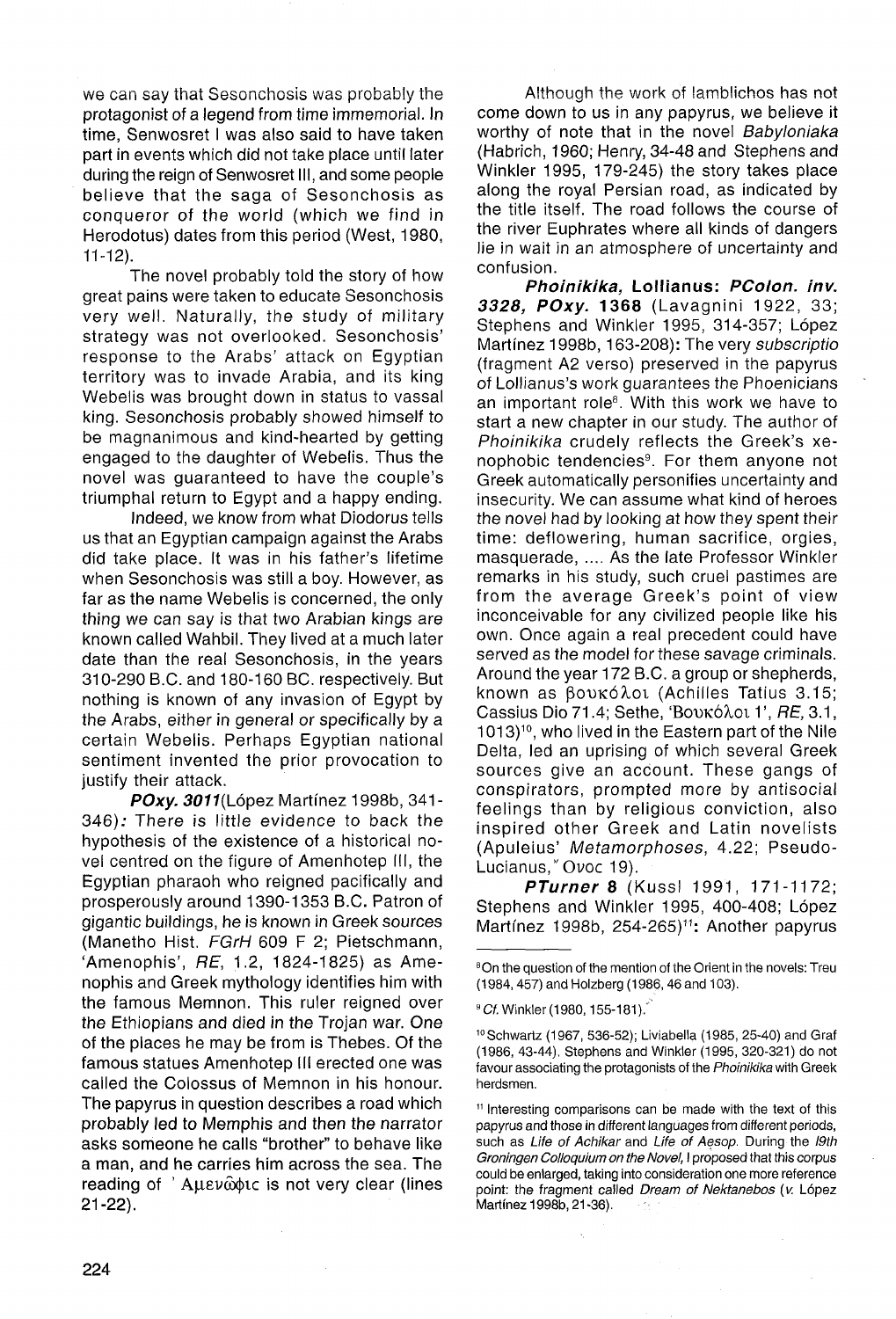| KNOWN: REAL/PLAUSIBLE                                                                                                  |                                           |                                                                                             | UNKNOWN: IMAGINARY                                                               |
|------------------------------------------------------------------------------------------------------------------------|-------------------------------------------|---------------------------------------------------------------------------------------------|----------------------------------------------------------------------------------|
| <b>I. GREEKS</b>                                                                                                       | <b>GREEKS/</b><br>Н.<br><b>BARBARIANS</b> | <b>III. BARBA-</b><br><b>RIANS</b>                                                          | <b>IV. STRANGERS</b>                                                             |
| Metiochus<br>and<br>Parthenope<br>P.Berol.<br>9588, P.Berol 2927,<br>$P. Berol.$ 21179, $P. Oxy.$<br>435, O.Bodl. 2175 | Kalligone(PSI 981)                        | $^{(+)}$<br>Ninus Romance<br>P.Berol 6926;<br>P.Gen. inv 85, PSI<br>1305); O.Bodl. 306?     | Antonius Diogenes, The Incredible Things<br>beyond Thule (PSI 1177, P.Oxy. 3012) |
| PHarris173                                                                                                             | Theano $(P. Oxy. 417)$                    | $^{(+)}$<br>Sesonchosis<br>Romance<br>(P.Oxy. 1826, P.Oxy.<br>2466; P.Oxy. 3319)            |                                                                                  |
|                                                                                                                        | Antheia (PSI 726)                         | $^{(+)}$<br>$(P. Oxy)$ .<br>Amenophis<br>$3011$ ?                                           |                                                                                  |
|                                                                                                                        | PSI 151 and P.Mil. Vogl.<br>260           | $(\cdot)$<br>Lollianos' A Phoenician<br>Story<br>$(P. Colon.$ inv. 3328,<br>$P. Oxy.$ 1368) |                                                                                  |
|                                                                                                                        | Daulis<br>(P. Berol.<br>inv.<br>11517     | $(\cdot)$<br>Tinouphis (P.Turner 8)                                                         |                                                                                  |
|                                                                                                                        |                                           | Nectabebo's<br>Dream<br>(P. Leid. U)                                                        |                                                                                  |

which paints a none too flattering picture of foreigners is the one with the leading character Tinouphis. Examples are given here too of the cruelty which governs relationships between the barbarians. In this case the story appears to be set either in the territory of Prehellenistic Persia, or in Egypt at the time of the Persian invasion. An Egyptian prophet, who has been condemned to be entombed alive, finally manages to escape thanks to the shrewdness of the builder who has a Greek-sounding name, Sosias.

IV. All these texts have allowed us to travel around a world where the behaviour of Greeks and barbarians is determined by the limits of the plausible, governed by the same laws that govern reality. We have set forth from civilized lands which mean safety, and have gone farther afield to barbarían territory, to the north (Scythians, Taurians), the south (Egyptians, Ethiopians) and the east (Persians, Syrians, Babylonians, Phoenicians and Arabs). However, one last frontier remains to be crossed, a leap in the dark, into a realm where the writer is allowed to do almost as he likes (amongst recent studies on fiction and fictionality: Bowie, 1977; Tatum, 1989; Reardon  $1991)^{12}$ .

**The Incredible Things beyond Thule, Antonius Diogenes: PS11177, POxy. 3012**  (Zimmermann, 1936, 85-89 n° 10; Henry, 1960,

140-166; Reyhl, 1969; Fusillo, 1990; Kussl 1991, 173-175; Stephens and Winkler, 1995, 101- 172). Thus, the protagonists of the novel by Antonius Diogenes come in their wanderings right up to the edge of the known world, but they do not stop at the threshold, but, before returning home, cross it. What they find on the other side deserves to be described as ἄπιςτον. To the far west of the Mediterranean live peoples whose customs are surprising; the inhabitants of one of the cities of Iberia can see at night, but become blind during the day, horses change colour on leaving the country, kings alternate power depending on the phases of the moon, and men stay at home doing the women's work whilst their women make war. The action goes on this time northwards to the northern-most tip of the world. The island of Thule is taken as the starting point of a route which leads to the North Pole and the moon itself. Naturally, the reader would have been interested in reading about all these adventures, because he would have been able to identify with the characters as they seemed believable. To strengthen the credibility Antonius Diogenes presents written proof: there is a manuscript to

<sup>&</sup>lt;sup>12</sup> We think that the fictitious paradise of utopian novels such as the one by lambulus, could also fit into this category (v. Holzberg and Kuch in Schmeling 1996, 621-628 and 216-217).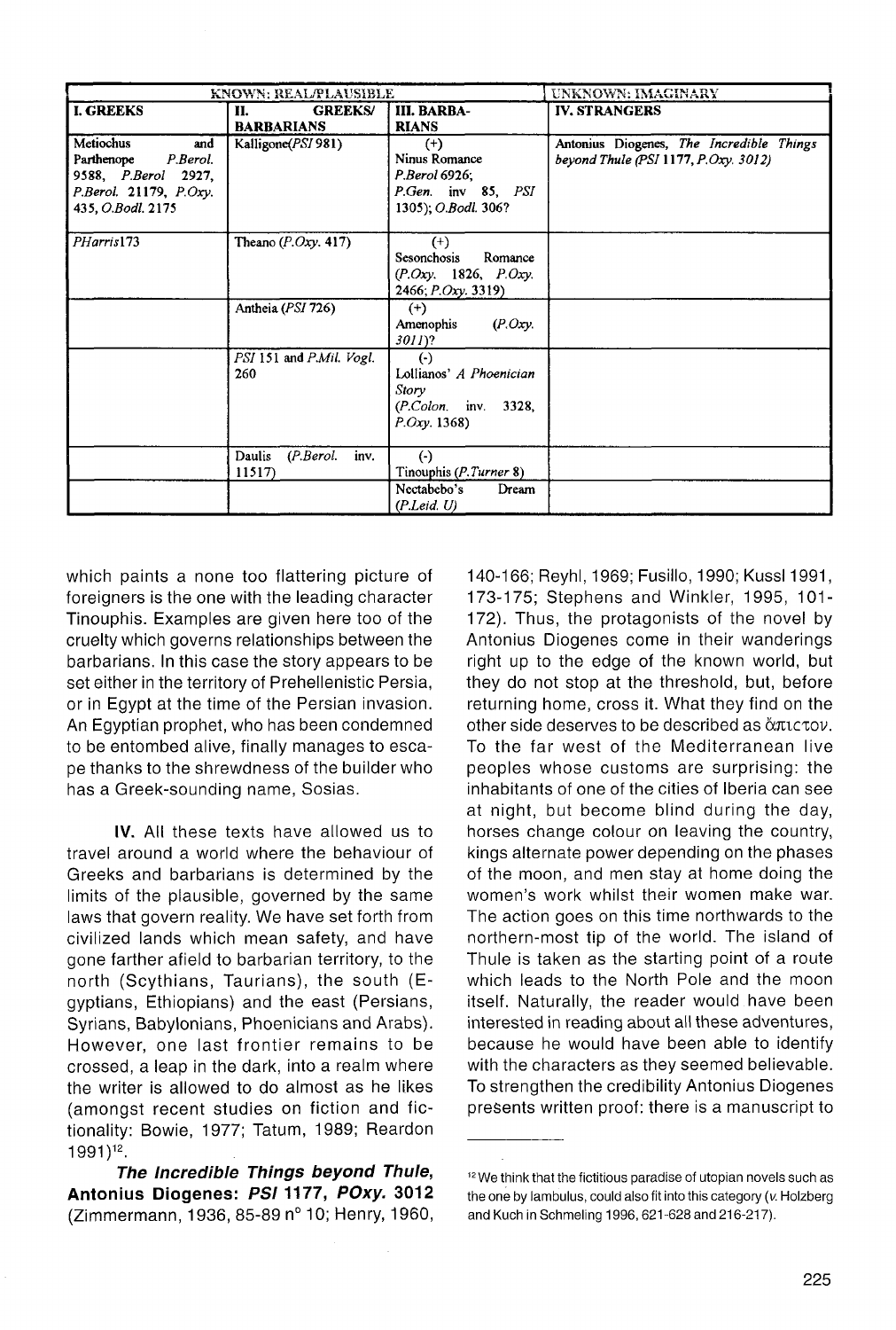back up the events of the novel. His story can be checked out<sup>13</sup>.

We would like to ask whether a text like that by Antonius Diogenes, could, in spite of everything, reflect a step back to the universe of myth, away from the rationality and realism aimed at in novels like the Ninus Romance, or the Phoinikika.

To conclude we would comment that the "superiority complex" of Greek nationalism is reflected, once more, in the small sphere of the papyrological fragments of the lost novels. The illustrious barbarían kings, like Ninus, Sesonchosis, and, possibly, Amenophis, are an exception. Their antiquity, considering the date of the novels in which they are principal characters, confers notable prestige on them. The respect in which the Greeks held the Egyptians in particular possibly helped to boost that prestige.

To aid clarity we have included all the papyrii referred to in a table here below. Where the barbarians play a leading role, the signs "+" and "-" indícate the positive or negative image reflected by the fragments.

### **BIBLIOGRAPHY**

- BOWIE, E. L. 1977: "The Novels and the Real World" in REARDON, 1977, 91-96.
- CHIARINI, G. 1983: "Esogamia e incesto nella Historia Apollonii regís Tyri", MD, 10-11, 267-292.
- DIHLE, A. 1978: "Zur Datierung des Metiochos-Romans", WJA, 4, 47-55.
- DOSTÁLOVÁ, R. 1991: *Il romanzo greco e i papiri*, Prague (review by LAPLACE, M. M. J. 1993: REG, 106, 256- 259).
- FUSILLO, M. (ed.). 1990: Antonio Diogene. Le incredibili avventure al di lá di Tule, Palermo.
- GARIN, F. 1920: "I Papiri d'Egitto e i Romanzi Greci", SIFC, 1,163-181.
- GRAF, F. 1986: "BOYKOAOI", ZPE, 62, 43-44.
- HABRICH, E. (ed.). 1960: lamblichi Babyloniacorum Reliquiae, Leipzig.
- HÁGG, T. 1984: «The Parthenope Romance Decapitated?», *SO,* 59,61-92.

1987: "Callirhoe and Parthenope. The beginnings of the historical novel", CIAnt., 6, 184-204.

- HENRY, R. (ed.). 1960: Photius, Bibliothéque, vol. 2, Paris, 34-48.
- HOLZBERG, N. 1986: Der antike Roman: Eine Einführung, München.
- KUSSL, R. 1991: Papyrusfragmente griechischer Romane. Ausgewáhlte Untersuchungen, Tübingen (Reviews of GRONEWALD, M. 1993: Góttingische Gelehrte Anzeige, 3/4, 187-200 and LAPLACE, M. M. J. 1995: REG 108, 256-264).
- LAVAGNINI, B. 1922: Eroticorum Graecorum Fragmenta Papyracea, Leipzig.

LIVIABELLA, P. 1985: "Religione e letteratura nel 'racconto' di sacrifici umani presso y romanzieri greci d'amore",

Quaderni dell'lstituio di fiiosofia deila Facoltá di Magistero - Perugia, 3, 25-40.

LÓPEZ MARTfNEZ, M.P. 1997: "The Greek Novel. A Case of 'Opera Aperta'. Suggestions for a Catalogue of Novel Fragments", in KRAMER, B., LUPPE, W., MAEHLER, H. and POETHKE, G. (edd.), 21.International Congress of Papyrology in Berlin 1995, II vol., Stuttgart-Leipzig, 636-642.

1998a: "Las otras novelas griegas", in ADRADOS, F.R. and MARTÍNEZ DÍEZ, A. (edd.), Actas del IX Congreso español de Estudios Clásicos, Madrid 1995, Madrid, 208- 212.

1998b: Fragmentos papiráceos de novela griega, Alicante (1994 on microfiche).

- MAEHLER, H. 1983: "Fragmente aus Liebesromanen" in K. KYTZLER (ed.) Im Reiche des Eros. Samtliche Liebesund Abenteuerromane derAntike II, München, 715-750.
- MENDOZA TUÑÓN, J. 1979: "Fragmentos novelescos", Cantón de Afrodisias, Quéreas y Calírroe. Jenofonte de Éfeso, Efesíacas, Fragmentos novelescos, Madrid, 317- 417.
- PECCERE, O. and STRAMAGLIA, A. (edd.). 1996: La Letteratura di consumo nel mondo greco-latino. Atti del Convegno Internazionale. Cassino, 14-17 settembre 1994. Cassino.
- RATTEMBURY, R. M. 1933: "Romance: Traces of Lost Greek Novels" in POWELL, J.U. (ed.), New Chapters in the History of the Greek Literature, Oxford, 211 -257.
- REARDON, B. P. (ed.), 1977: Erótica Antigua: Acta of the International Conference on the Ancient Novel 1976, Bangor, Wales.

1991: The Form of Greek Romance, Princeton, 46-126.

- REYHL, K. 1969: Antonius Diogenes: Untersuchungen zu den Román-Fragmenten der 'Wunder jenseits von Thule' und zu den 'Wahren Geschichten' des Lukian, Tübingen.
- SANDY, G. N. 1989: in B. P. REARDON (ed.) Collected Ancient Greek Novels, Berkeley-Los Angeles, 801-827. 1994: "New Pages of Greek Fiction" in MORGAN, J. R. and STONEMAN, R. (edd.) Greek Fiction. The Greek Novel in Context, London-New York, 139-145.
- SCHMELING, G. (ed.). 1996: The Novel in The Ancient World, Leiden-New York-Kóln.
- SCHWARTZ, J. 1967: «Quelques Observations sur des romans grecs», AC, 36, 536-52.
- STEPHENS, S. A. and WINKLER, J. J. 1995: Ancient Greek Novels. The Fragments. Introduction, Text, Translation, and Commentary, Princeton-New Jersey (Review by WOUTERS, A. 1996: EC, 64, 300-301 and LÓPEZ MARTÍNEZ, M. P. 1996: Tempus. Revista de actualización científica, 13, 73-77).
- STEPHENS, S. A. 1996: "Fragments of Lost Novels" in SCHMELING, 1996, 655-683.
- TATUM, J. 1989: Xenophon's Imperial Fiction, Princeton.
- TREU, K. 1984: "Roman und Geschichtsschreibung", Klio, 66, 456-459.
- WEST, S. 1980: The Oxyrhynchus-Papyri, 47, 11-19.
- WINKLER, J. J. 1980: «Lollianos and the Desperadoes», JHS, 100,155-181.
- ZIMMERMANN, F. 1936: Griechische Roman-Papyri und verwandte Texte, Heidelberg.

<sup>&</sup>lt;sup>13</sup>There are authors who consider the possibility of classifying other papyri as Antonius Diogenes' fragments: PMich. inv. 5(Reyhl 1996, 14-20); PDubl. C3(Stephens and Winkler 1995, 158-172) and PGen. inv. 187(Kussl 1991, 173-175). We have not included the aforesaid papyri in this study because we entertain doubts about identifying them in this way, and, above all, because neither text is linked to the non-Greek context.